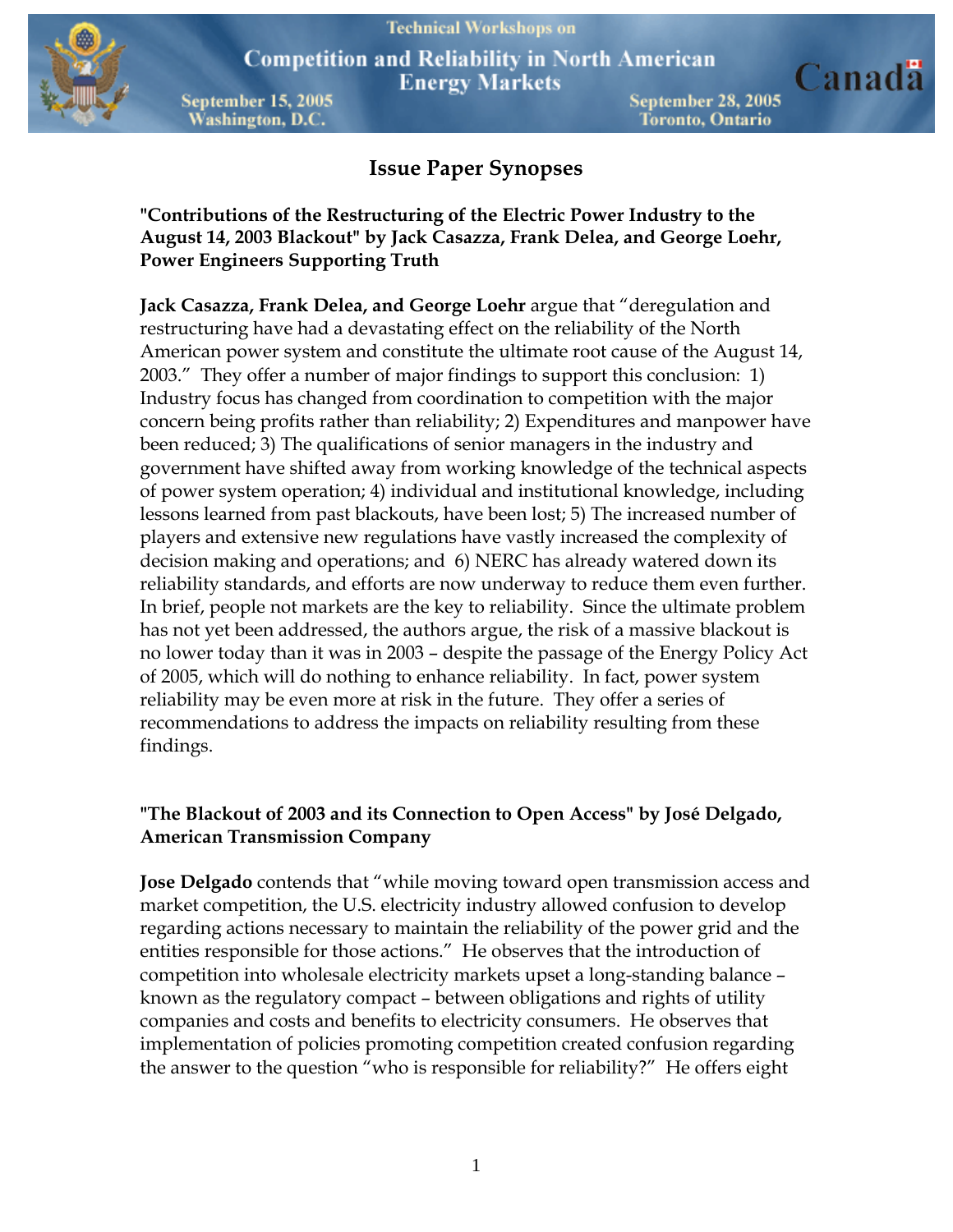recommendations to help appropriately reallocate reliability costs and responsibilities among today's stakeholders.

# **"Competitive Electric Power Markets and Grid Reliability, something has changed over the past decade!" by Kellan Fluckiger, Alberta Department of Energy**

**Kellan Fluckiger** reviews the fundamental changes that have taken place in the electricity industry. He describes the changed roles, responsibilities, and relationships among the stakeholders involved in supporting the electricity market and in ensuring reliability. He recommends increased future focus on three areas: 1) Developing consensus around the emerging electricity market framework; 2) Defining with clarity the role of the Independent System Operators in relation to oversight organizations, such as regulators, boards, and commissions; and 3) Addressing changing requirements for transmission and acknowledging the importance of ensuring that adequate transmission infrastructure is in place. He concludes "[T]ransmission is a small cost and well worth the investment to secure the significant benefits of an unconstrained market"

## **"Competitive Power Markets and Grid Reliability: Keeping the Promise" by David Goulding, Independent Electricity Market Operator**

**Dave Goulding** observes that the electricity industry is now moving into its second significant transformation. During the first transformation, "governments and stakeholders rushed ahead with enthusiasm, and perhaps some naiveté, to build the first generation of electricity markets." In the second transformation, "we are assessing what we have learned, in a broad sense, and developing strategies to help markets transition to a more robustly competitive form." He offers lessons to guide this second transformation, organized around three major themes: 1) Carefully design markets; 2) Provide safeguards; and 3) Develop transitional mechanisms. He concludes with a short-list of priorities: Develop standards and infrastructure (including advanced technology), reduce seams, and increase harmonization among markets.

## **"Relationship between Competitive Power Markets and Grid Reliability PJM RTO Experience" by Phillip G. Harris, PJM Interconnection LLC**

**Phillip G. Harris** states that PJM Interconnection believes "wholesale electric competition enhances, rather than compromises grid reliability." To those who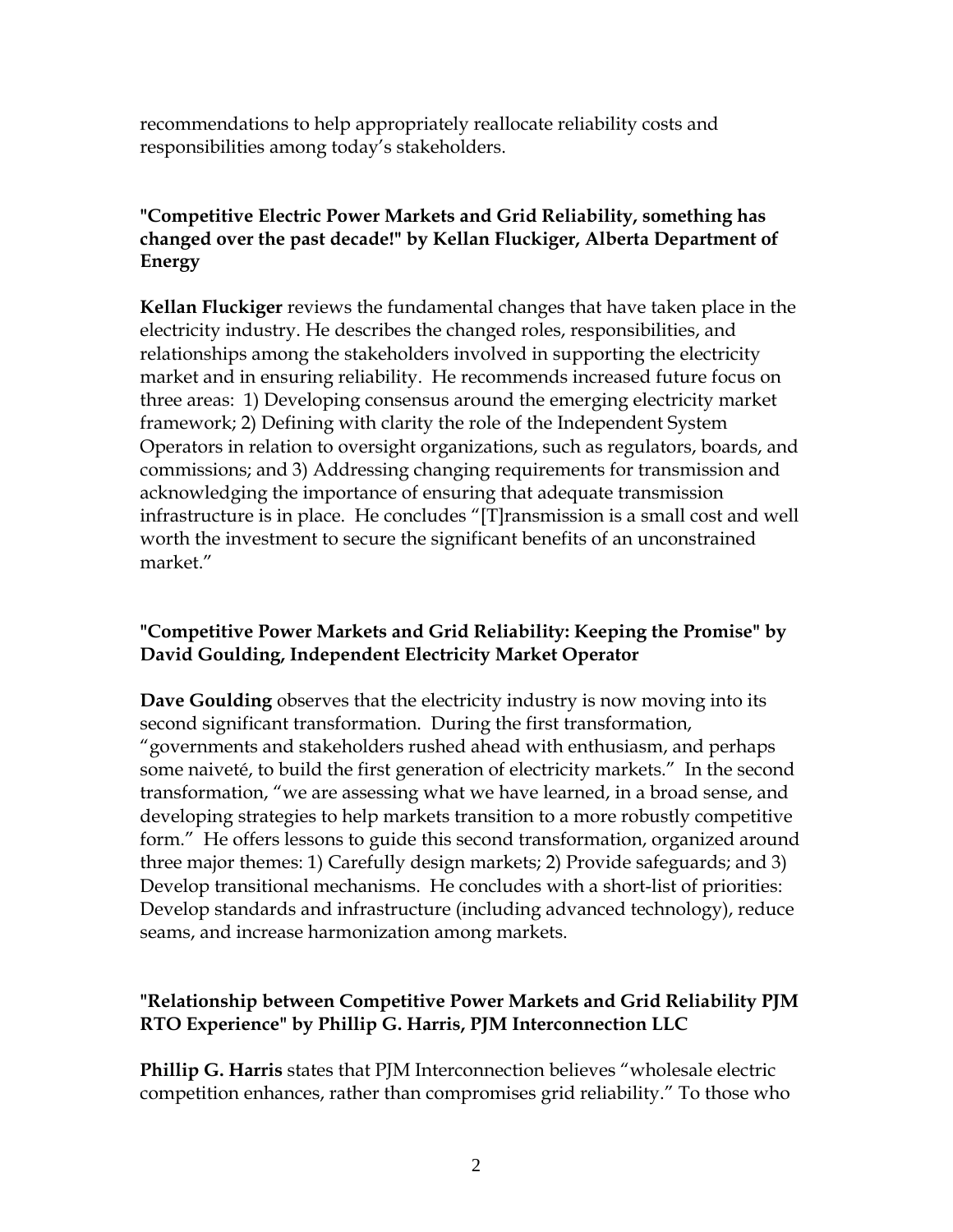blame competition for deferred investment and expenditures by the industry, he responds that the factors that caused the August 14, 2003 blackout are the same factors that have caused other major blackouts in the U.S., many of which took place well before the advent of wholesale electricity competition in 1992. Harris describes the ways in which the grid has evolved through the addition of new technologies and the creation of new institutions to deal effectively with the emergence of competitive regional electricity markets. He suggests that large regional markets improve reliability by fostering coordinated regional planning and by making prices transparent across large geographic areas, which helps to harmonize the actions of market participants with system reliability needs.

#### **"Reliability Risks During the Transition to Competitive Electricity Markets" by John P. Hughes, The Electricity Consumers Resource Council**

**John Hughes** organizes his thoughts around two basic premises of ELCON: "competition and reliability are mutually beneficial to the extent that a reliable grid is necessary to support competitive wholesale markets," and "the potential innovation and product differentiation made possible by true competition can only enhance reliability." He expresses concern that grid reliability may be at risk during the transition to competition because adequate market and regulatory safeguards are not yet fully in place. He offers several examples of opportunistic and anti-competitive behavior that he submits pose significant risks to reliability and, as a result, may be eroding public support for competitive electricity markets. Recognizing the reliability and market-power-abuse provisions in the recently enacted U.S. energy legislation as an important first step, he recommends six additional actions by U.S. Congress, the Federal Energy Regulatory Commission (FERC), and/or states to further address these concerns.

## **"Ensuring a Reliable North American Electric System in a Competitive Marketplace" by David R. Nevius and Ellen P. Vancko, North American Electric Reliability Council**

**David Nevius and Ellen Vancko** maintain that "if [North American Electric Reliability Council] NERC reliability rules are adhered to, the transmission system can be operated reliably regardless of the demands placed upon it." Their paper reviews the changes NERC has undergone in responding and adapting to restructuring and the introduction of competition in the electricity industry, starting with early recognition of the need for legislation to make reliability rules mandatory and enforceable. They describe NERC's activities in anticipation of this legislation and outline the steps and features of the transition that will result from the recent passage of the legislation.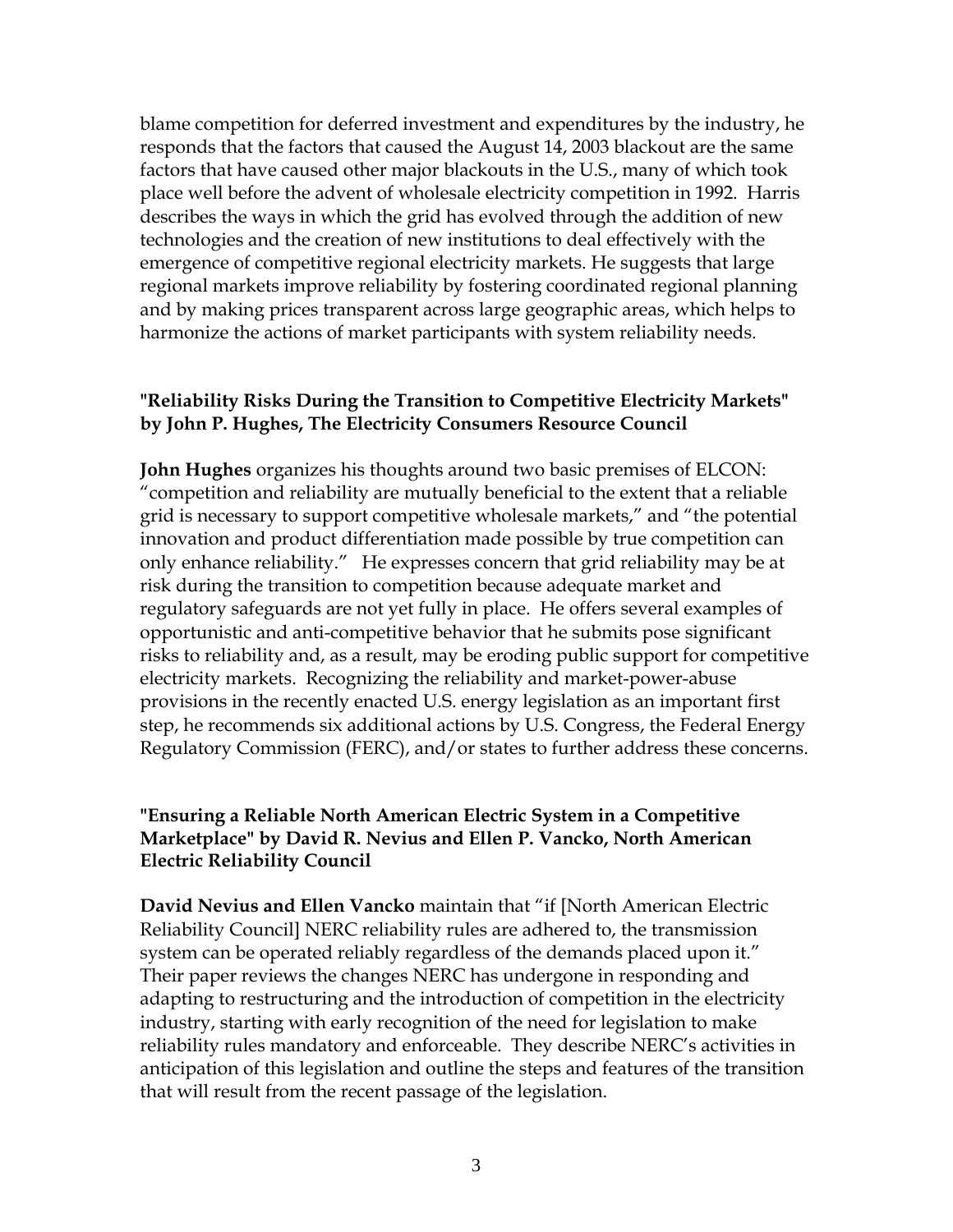# **"Managing Relationships Between Electric Power Industry Restructuring and Grid Reliability" by Robert J. Thomas, Cornell University**

**Robert Thomas**, in considering whether moving to a restructured environment must fundamentally degrade the reliability of the bulk power system, observes that "reliability costs money and the questions are: how much are consumers willing to pay for reliability, and how will payment be extracted?" He notes that the situation is complicated by the recognition that aspects of reliability are a "public good," and, while "efficient markets can be created for private goods… regulation is necessary for efficient use of a public good."He reviews three industry trends that are causes for concern: 1) Increased organizational complexity (which increases the likelihood of bad decisions, especially regarding real-time reliability management); 2) Mid- and longer-term negative impact on innovation from dramatic reductions in research and development spending by the industry; and 3) The looming crisis in manpower as the industry workforce (including academics) ages and potential new entrants seek higher-paying work in other fields. He offers four recommendations to address the immediate challenges posed by these trends.

# **"Alberta Electric Industry Restructuring, Implications for Reliability" by Scott Thon, AltaLink**

**Scott Thon** discusses the restructuring of the Alberta electricity market, focusing on the implications for power system reliability. He describes four areas of concern: 1) Transmission investment and construction have lagged behind generation investment and development; 2) There is increased complexity and, because of under-investment in transmission, there are heightened risks in realtime operations; 3) Several longer-term reliability issues need to be addressed, including the importance of transmission construction as a means to eliminate congestion, the need for proactive transmission planning, and the inappropriateness of relying on request-for-proposal processes to develop transmission projects; and 4) Clear roles and responsibilities must be defined among implementing agencies. He concludes by listing six key elements that should be considered to ensure that industry restructuring does not negatively impact reliability.

**"Sinister Synergies: How Competition for Unregulated Profit Causes Blackouts" by John Wilson, Ontario Electricity Coalition**